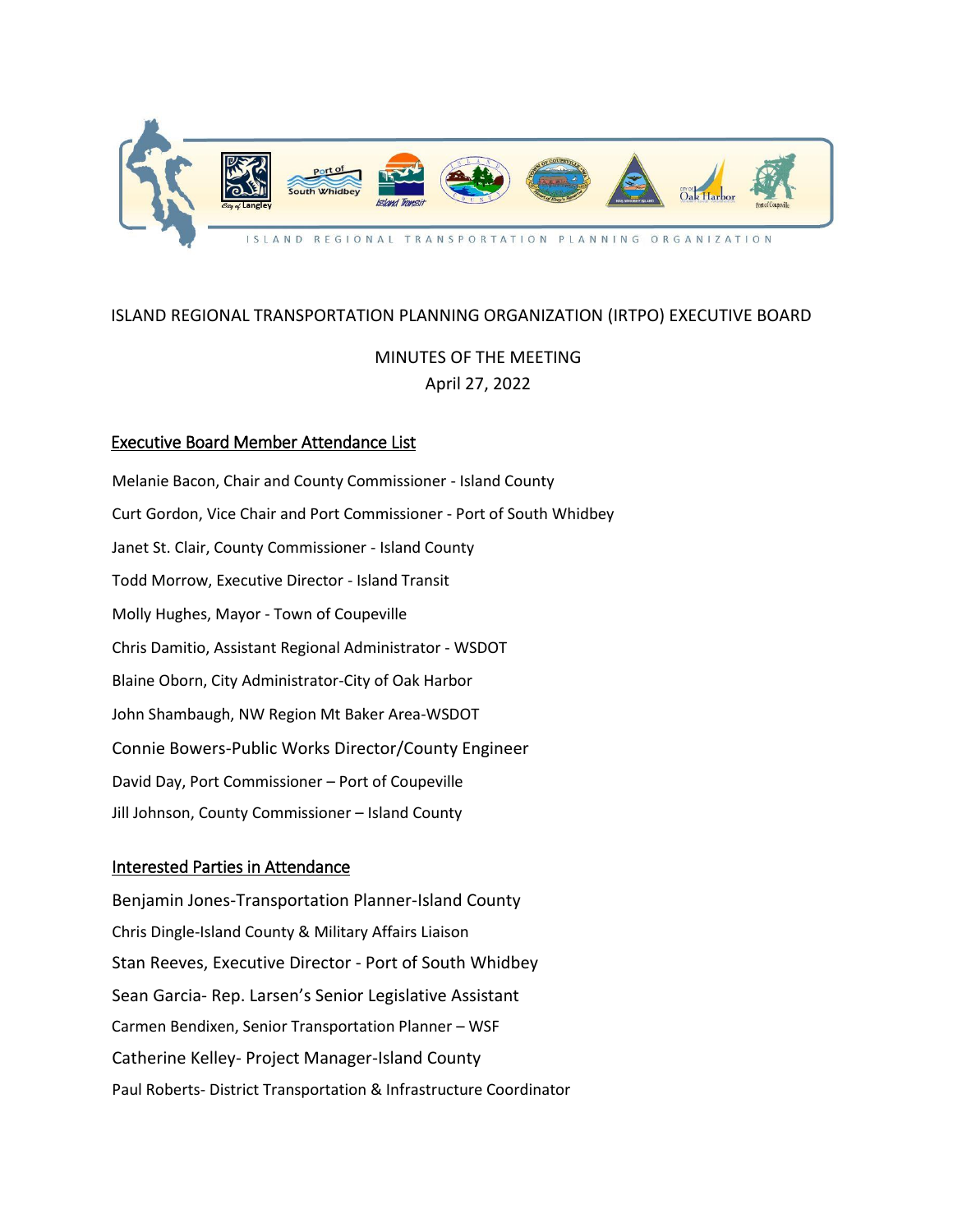#### **Commissioner Melanie Bacon, Chair, calls the meeting to order at 10:09 a.m.**

#### **1.** *Chair Melanie Bacon-***Allowed Chris Dingle to present his presentation on the Infrastructure**

#### **Investment and Job Act (IIJA) until the quorum number is met.**

Chris Dingle introduced Sean Garcia to by presenting the Infrastructure Investment and Job Act (IIJA). Sean Garcia- presented the presentation PowerPoint on the following:

#### **The Infrastructure Investment and Job Act (IIJA)**

- Transportation-Roads Bridges, Transit, Rail & Aviation
- Water-Drinking Water and Wastewater
- High Speed Internet and Broadband
- Clean Energy & Environment and Resilience

*Chair Janet St Chair-* mentioned she went to Representative Larsen's website and wasn't able to track the grants. Also, she and Mayor Molly Hughes discussed they had to commerce out to speak with the COG. Can you give us a breakout point of what dollars are being directed to applicants from the Federal Government and which of these investments are running through commerce.

Sean Garcia-We are trying to be as communicative as possible in terms of advance notice. We push the White House, DOT and other agencies to get these things out with as much notice as possible. Rep. Larsen had a meeting at the White House with Mitch Lander about how they can better coordinate what they 're doing and let everyone be aware of these dollars and how they are spent.

Todd Morrow- Acknowledged that he's thankful for the bill and the amount of money that's in it. Also let everyone know what a great resource Sean Garcia is and the rest of Congressman Larsen's staff. I urge everyone to take him up on the offer he has to give.

Chris Dingle- He shared the link to Ben jones to forward to everyone regarding the Infrastructure Investment and Job Act (IIJA).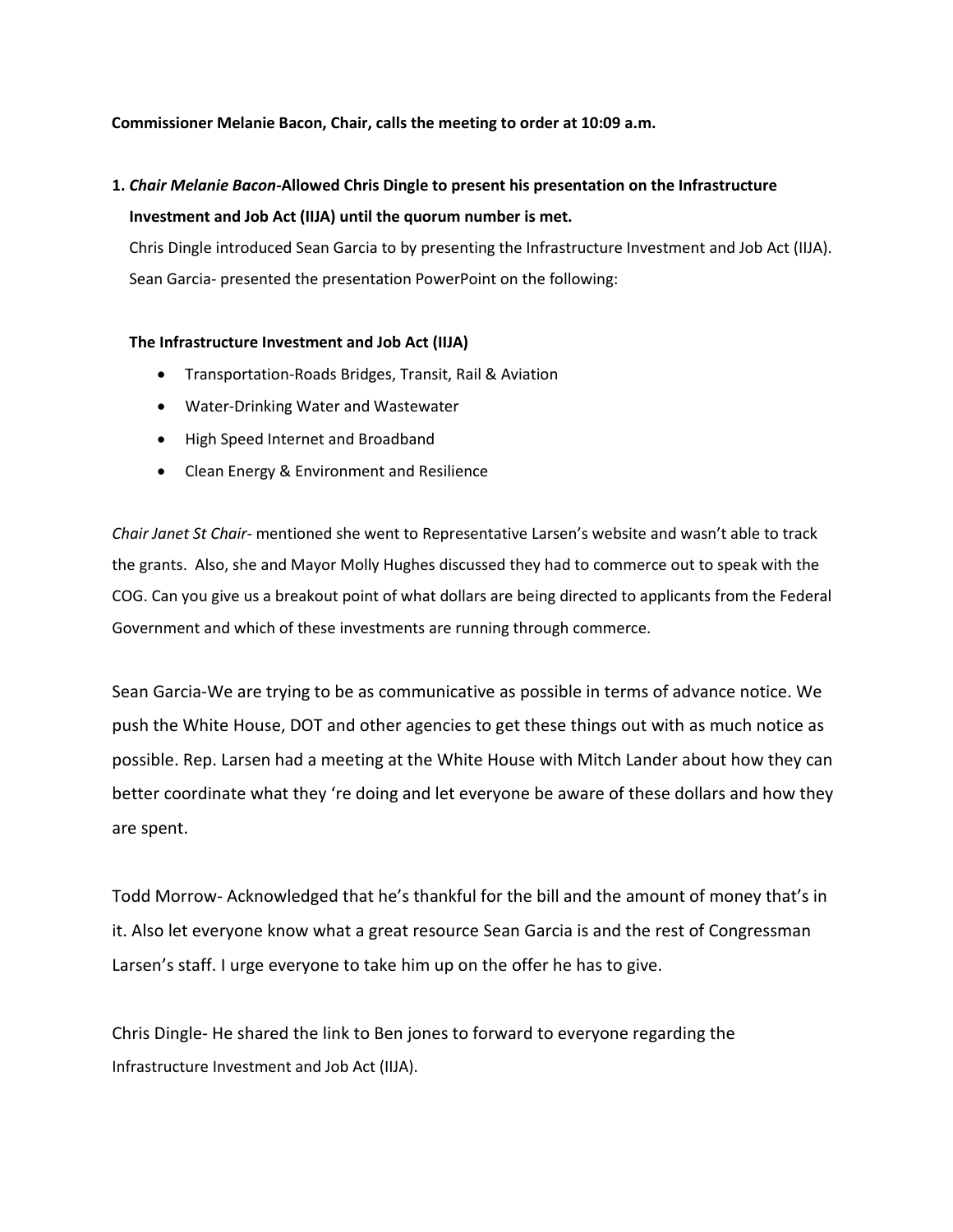*Chair Melanie Bacon-* Asked Chis Dingle to share the PowerPoint slides with Ben Jones so he can post them on the Island Count website and forward to everyone.

Blaine Osborne- Thanked Chris Dingle for his work with Oak Harbor. Following up with Commissioner Janet St. Clair on what we need clarification for. Some the grants are with the state, some are federal, and some run through Rep. Larsen's office. We are trying to understand the opportunities we have.

Chair Melanie Bacon- explained we have a quorum to move forward.

### **2. Approval of Agenda and Draft Minutes from April 27, 2022**

Blaine Oborn moves to approve the draft agenda. Mayor Molly Hughes seconds. All yeas, motion approved. Blaine Oborn moves to approve the minutes. Vice Chair Curt Gordon seconded as amended. All yeas, motion approved.

### **3. Information on Upcoming Events**

Ben Jones updated on the Signatory Authority/IRTPO County Contracts. He explained Connie Bowers, Public Works Director/County Engineer has the capability to executing IRTPO contracts according to the Bylaws.

*Vice Chair Curt Gordon-* Inquired if the Signatory Authority is a clarification or needs the Executive Board Approval

Ben Jones- mentioned it's just clarification to inform the Executive Board on the updated Signature Authority regarding the HSTP.

*Connie Bowers*- mentioned we were trying to push this contract for the past six (6) months and had several consultants with a number of issues. We had transition with a Transportation Planner who is a Sub-Contractor for one of the consultants.

*Chair Melanie Bacon*- Vice chair Curt Gordon first to moves to approve the Signatory Authority approval. Blaine Oborn second. All yeas, motion approves.

# **4. Members Round Table**

*Vice Chair Curt Gordon-* mentioned they're working on the passenger only ferry. Also, updated on projects they're currently working on.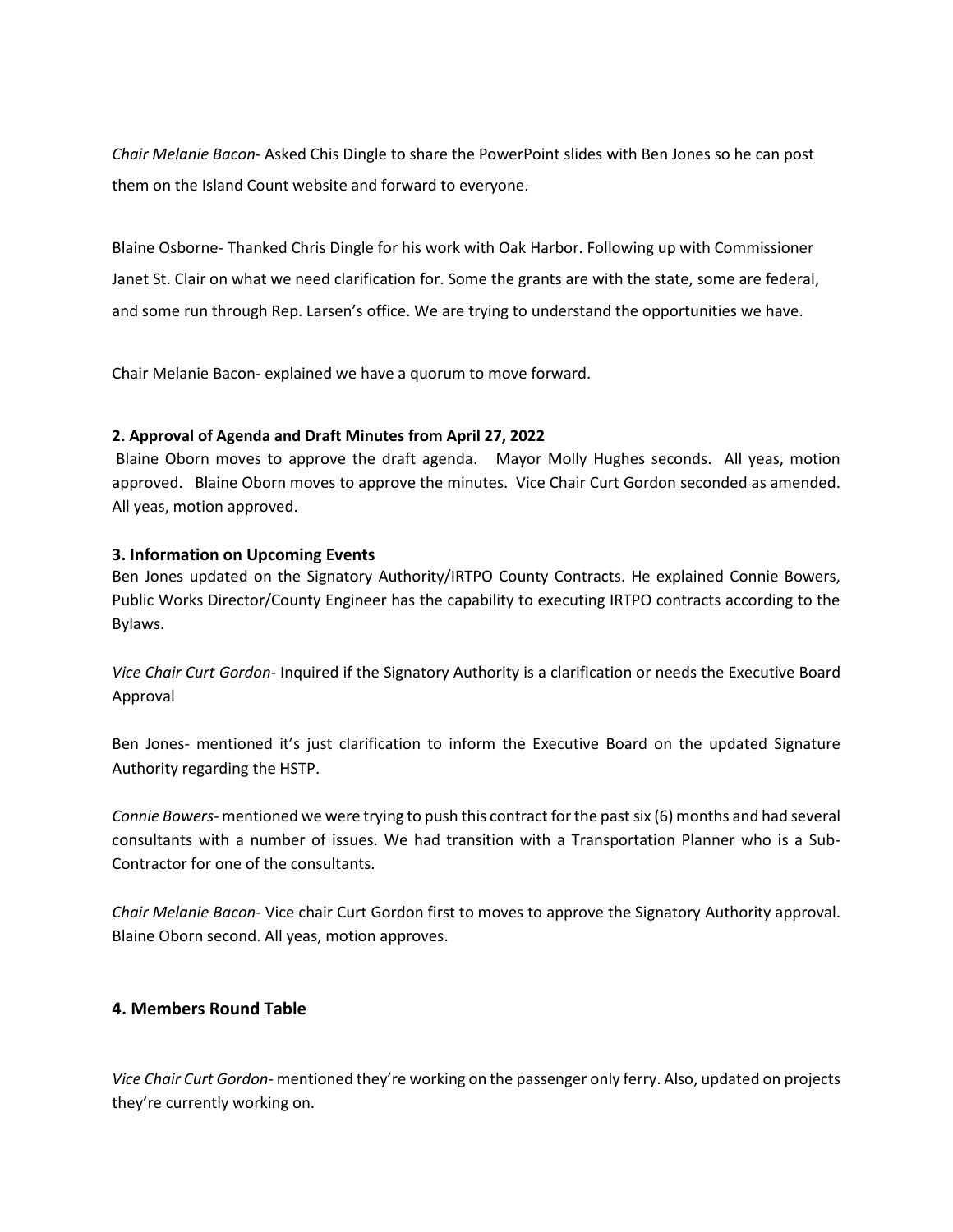*Todd Morrow-* Gave updates regarding Island Transit and the changes they are currently working on.

Mayor Molly Hughes- didn't have any updates regarding the Town of Coupeville.

Chair David Day- Mentioned the port of Coupeville is back on line with its water a sewer system.

Chair Jill Johnson- Gives an update regarding Town of Coupeville.

*Chair Janet St Clair- gave an update regarding community transit and how there working on improving mobility routes.* 

*Blaine Oborn- gave an update regarding projects they're working on for improving for the City of Oak Harbor.* 

*Connie Bowers- Gives an update regarding Island County and projects they're currently working on.* 

*Carmen Bendixen- Gives an update regarding Washington State Ferries.* 

Chris Damitio- gives an update regarding WSDOT.

John Shambaugh- Didn't have any updates for WSDOT.

Todd Carlson- didn't have any updates regarding WSDOT.

#### *Next Meeting: June 22, 2022*